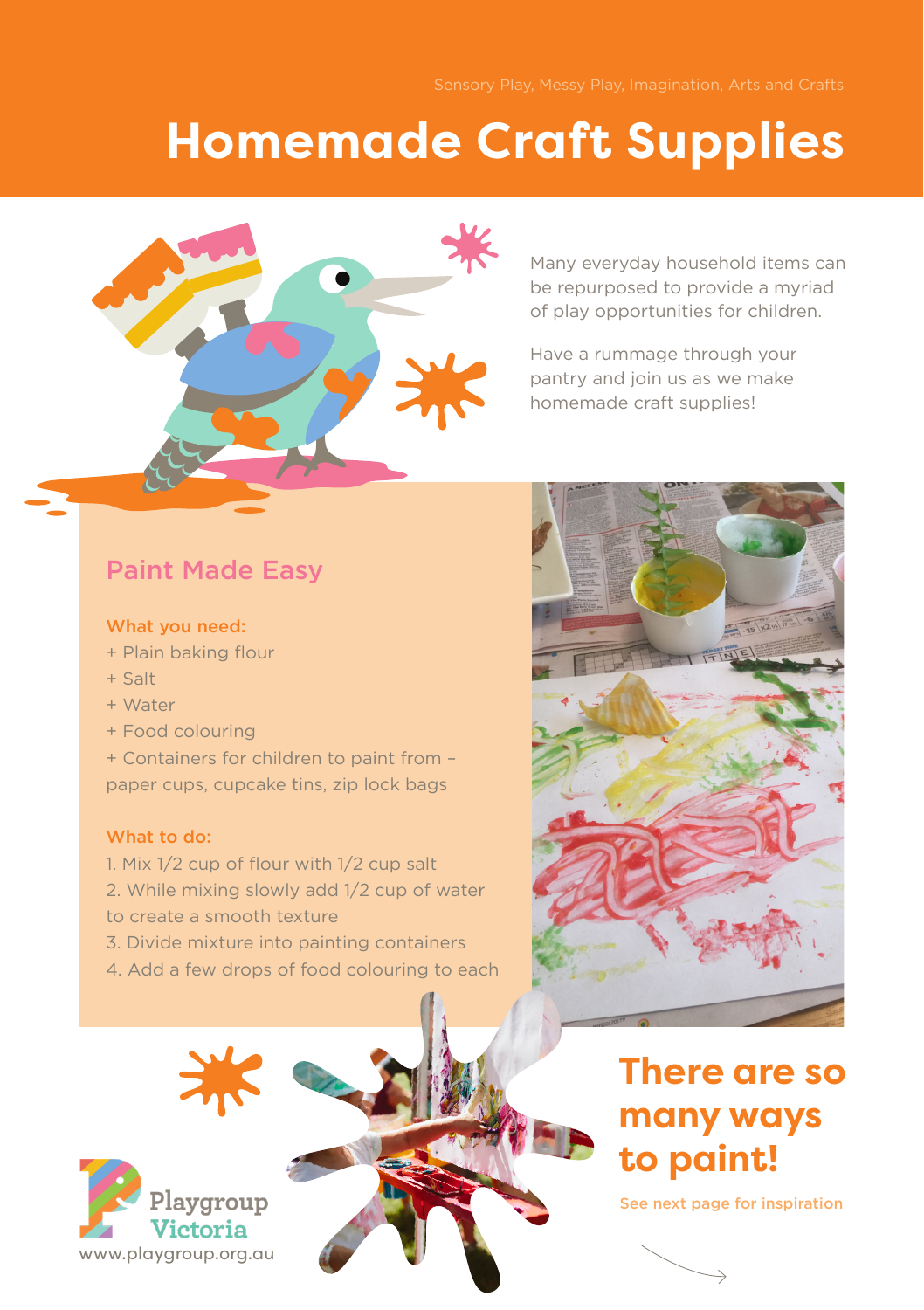# **Homemade Craft Supplies**

# Painting Inspiration

## Create prints using:

- + Potatoes! Cut potatoes into different shapes and use these as stamps
- + Cookie cutters, large leaves, small rocks, flowers, a sponge cut into shapes
- + Cut out the "cups" from egg cartons, trim to create different shapes

### Offer alternatives surfaces to paint on:

- + Small boxes (tissue boxes, cereal boxes), egg cartons or paper cups
- + Rocks or scrap pieces of wood
- + A long piece of scrap paper placed on the ground

### Experiment with different textures and implements while painting:

Leaves, cotton buds, sticks, sponges, flowers

# **Stick With Me**

# Let's Make Glue!





# Homemade Glue

#### What you need:

Water, cornflour, sugar, white vinegar

#### What to do:

1. Pour 3/4 cup of water in a saucepan over medium heat

- 2. Add 1/4 cup of cornflour, 1 tablespoon of sugar, and 1 teaspoon of vinegar
- 3. Stir constantly until the mixture thickens
- 4. When cool, place in jar

### *Find fun pasting ideas on the next page*